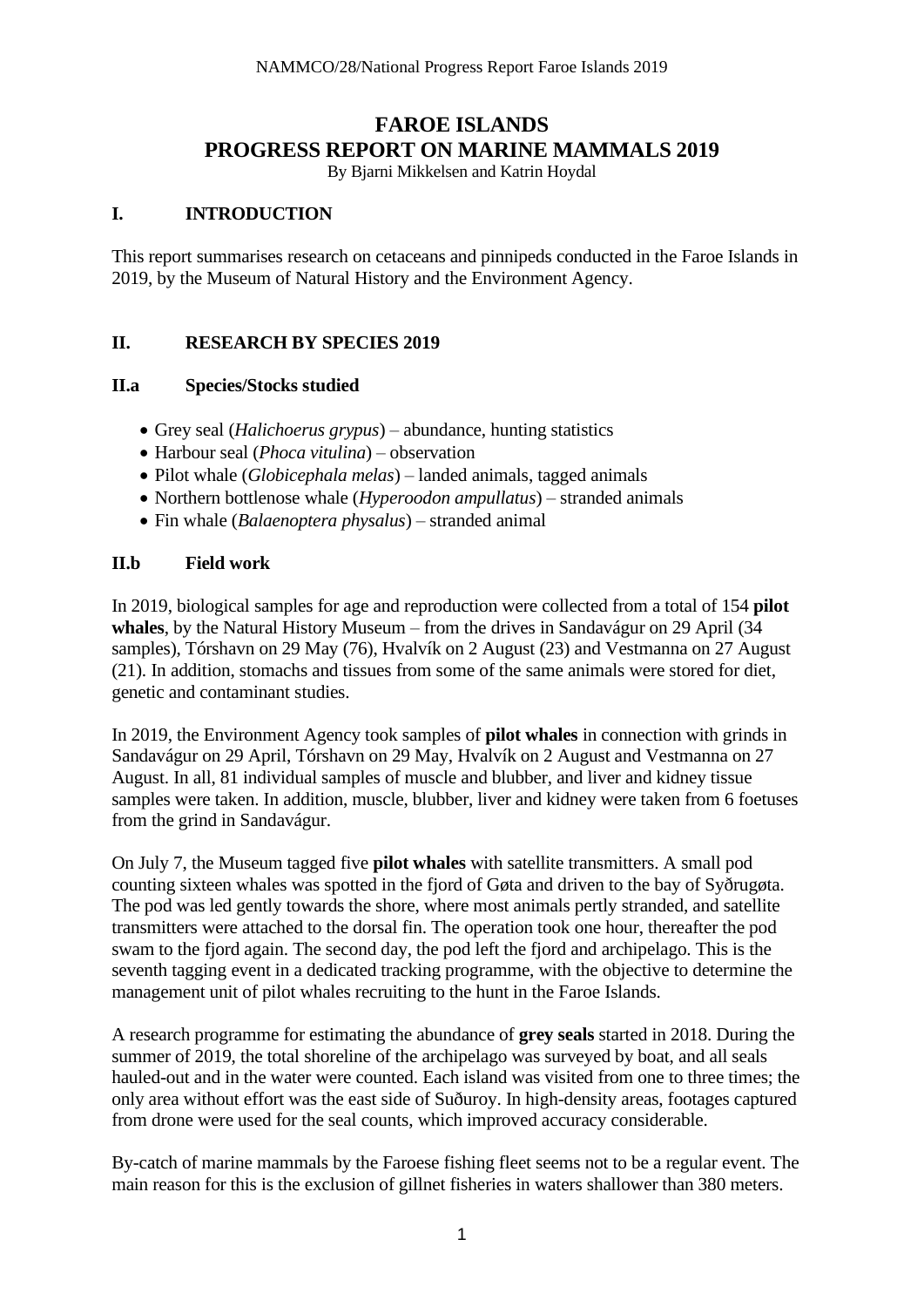Gillnets are used in the fisheries for monkfish and Greenland halibut, but because of the soaking depth, by-catch is almost absent. From the logbooks, the one to five annual records of by-catches of marine mammals happen mainly in the pelagic fishery for mackerel, herring and blue whiting. The species reported have been the pilot whale and the minke whale. The Fisheries Inspection had observers on board selected pelagic vessels during operation in 2018 and 2019, where no by-catch incidences was observed.

Two **bottlenose whales** stranded and ceased in Froðba, Suðuroy, on 26 August.

Every year floating carcasses of large cetaceans are observed in Faroese waters. In most cases, the carcasses are highly decomposed, and of sperm whales. On two occasions in 2019, however, **fin whale** carcasses were observed close to the archipelago. On 22 march, a 17 meters long male fin whale stranded outside the village of Kirkjubø. The animal had been dead less than a week and was removed by the Fishery Inspection. Again, in August, a newly dead animal was observed just north of the islands.

A **harbour seal** was observed in Tórshavn for a period of a few weeks, in August. This species was extirpated from the islands around one hundred and seventeen years ago and has since been a rare visitor.

## **II.c Laboratory work**

The biological material collected from **pilot whales** in 2019 has been prepared ready for finalizing the analysis of age, reproduction and diet.

The Environment Agency are regularly collecting **pilot whale** samples for a tissue bank, where the aim is to take samples from three schools a year, with generally 25 individuals from each. In addition to a monitoring program as outlined in Table 1, research activities are done as projects and when funding allows. Such projects could be to investigate the presence of chemicals of emerging environmental concern and elucidate potential negative impact of pollutants on pilot whales. In 2019, samples of pilot whales were included in a Nordic Council of Ministers supported study of UV-filters, as arranged and coordinated by the Nordic Screening group, see also [www.nordicscreening.org.](http://www.nordicscreening.org/)

|                                 |                                                                       |          |           | blubber /      |            |
|---------------------------------|-----------------------------------------------------------------------|----------|-----------|----------------|------------|
| <b>Matrix (tissue)</b>          | blubber & muscle                                                      | kidney   | liver     | $liver$ ***    | blubber*   |
| <b>Frequency of</b><br>sampling | yearly, pref. from 3 schools, focus incr. on juv. males for timetrend |          |           |                |            |
| number of samples               |                                                                       |          |           |                |            |
| analysed per year               | 25                                                                    | 15       | 15        | 5              | 5          |
|                                 |                                                                       |          |           |                | hexabromo  |
|                                 | Blubber:Legacy                                                        |          | Mercury,  | Perfluoroalkyl | cyclo-     |
|                                 | persistent organic                                                    |          | selenium, | substances,    | dodecane,  |
|                                 | pollutants\$                                                          | Cadmium, | cadmium,  | polybrominated | Dechlorane |
| Tissue analysed for:            | Muscle:metals£                                                        | dry mass | dry mass  | diethyl ethers | plus       |

| Table 1. Pollutants in the pilot whale monitoring program of the Environment Agency. |
|--------------------------------------------------------------------------------------|
|--------------------------------------------------------------------------------------|

\*Time trends

\*\* PFAS is analysed in liver

\$ PCB, HCH, HCB, DDT, DDE, and from ca. ½ of the samples even o,p-isomer DDT and metabolites, CHL, Mirex, Toxaphene.

£ Mercury, selenium, dry mass and stable N and C isotopes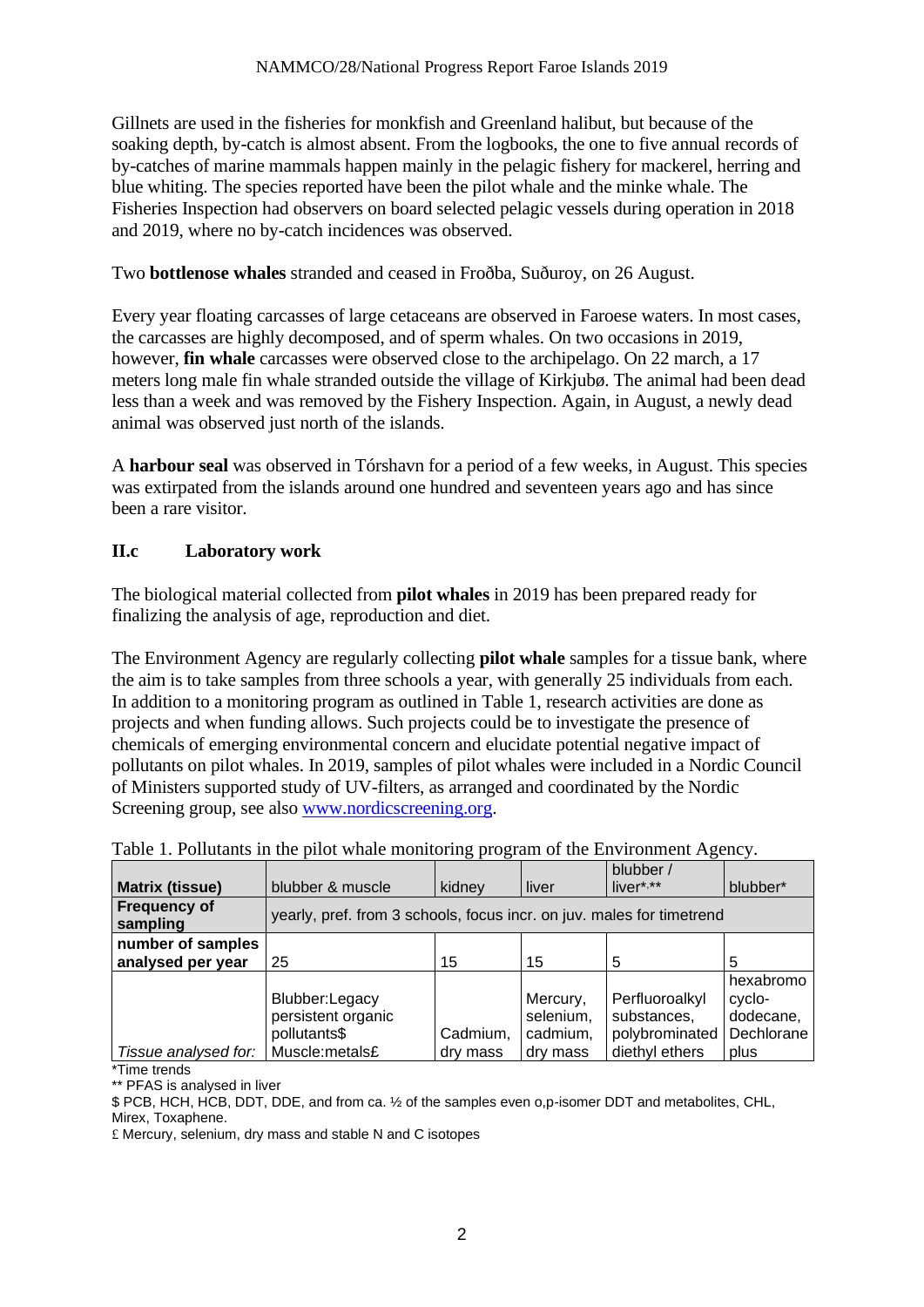### **II.d Other studies**

In the Faroe Islands, it is legal for salmon farmers to cull **grey seals** interacting with installations, as a protective act. Since 2018, salmon farmers have been legislated to deliver monthly removal numbers to the authorities. However, the Museum of Natural History have since 2014 had access to these harvest numbers from salmon farmers.

### **II.e Research results**

The **pilot whale** pod tagged with satellite transmitters on July 7 left the islands in a northward direction. After reaching the slope of the Plateau, the group took a westward direction, towards Iceland. During the next month, the group moved on the Ridge, towards the Iceland Shelf and east to the Faroe-Shetland Channel. South in the Channel, one tagged animal retained and left the group, while the other animals moved southward, following the UK Shelf slope. The group finally turned south at  $51<sup>0</sup>4'N$ , and thereafter moved on the same path north again. Since, the group has moved north and south between  $52^0$ N and  $60^0$ N, tightly connected to the Shelf break. One tag still transmitted at the end of the year, 178 days after tagging.

The results from the contaminants analyses of **pilot whales** were reported by the Environment Agency in the report Andreasen et al., 2019 "AMAP Faroe Islands 2013-2016: Heavy Metals and POPs Core programme", Environment Agency, pp.103. Along with the data for heavy metals and legacy POPs, the report includes data from time trend analyses of PBDEs and PFAS in pilot whale. The monitoring of pollutants in pilot whales are focused on juvenile males, so as to minimize variability that stems from sex/age related biological processes. The monitoring results indicate a steadily decreasing concentration of POPs in general (ie PCB and legacy pesticides) including the brominated flame retardants PBDE. For perfluorinated alkyl substances, like PFOS, however, there are no clearly discernible trend, other than that the concentrations appear to have levelled out, or still be on a weekly increasing curve.

Trends in the abundance of long-finned **pilot whale** was investigated by Pike *et al*., 2019, based on the North Atlantic Sightings Surveys (NASS) conducted in 1987, 1989, 1995, 2001, 2007 and 2015. Conventional distance sampling was used to develop indices of relative abundance to determine if pilot whale abundance has changed over the 28-year period from 1987 to 2015. Varying spatial coverage of the surveys was accommodated by delineating common regions that were covered by all 6 surveys, and the 3 largest surveys (1989, 1995 and 2007), respectively. These "Index Regions" were divided into East and West sub-regions, and post-stratification was used to obtain abundance estimates for these index areas only. Total abundance in the Index Regions, uncorrected for perception or availability biases, ranged from 54,264 (CV=0.48) in 2001 to 253,109 (CV=0.43) in 2015. There was no significant trend in the numbers of individuals or groups in either the 6 or 3 Survey Index Regions, and no consistent trend over the period. Power analyses indicate that negative annual growth rates of -3% to -5% would have been detectible over the entire period. The Index Regions comprise only a portion of the summer range of the species and changes in annual distribution clearly affect the results.

Pike *et al*., 2019, estimated the abundance of cetaceans in the central North Atlantic from the North Atlantic Sightings Survey (NASS). The sixth in a series of surveys, done between 1987 and 2015, was conducted in June/July 2015 and covered a large area of the northern North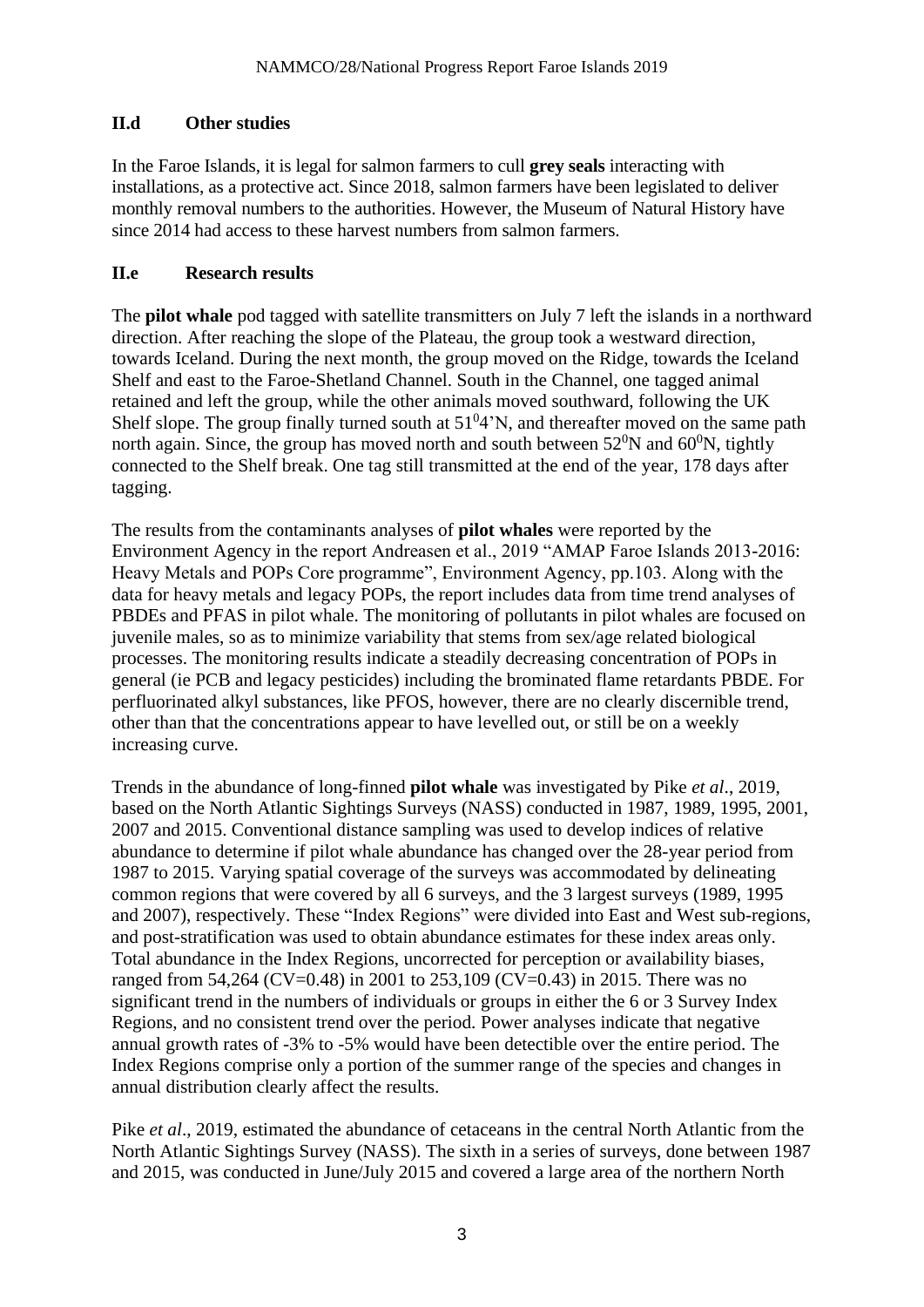Atlantic. The Icelandic and Faroese ship survey component covered the area between the Faroe Islands and East Greenland from latitude 52° to 72° N. The survey used 3 vessels and an independent double-platform configuration with each platform staffed by a minimum of 2 observers. Both uncorrected abundance estimates derived using Multiple Covariates Distance Sampling, and corrected abundance estimates derived using Mark-Recapture Distance Sampling, were providedfor the following species (corrected estimates given): fin (*Balaenoptera physalus*; 36,773, CV=0.17, 95% CI 25,811–52,392), common minke (*B. acutorstrata*; 42,515, CV=0.31, 95% CI 22,896–78,942), humpback (*Megaptera novaeangliae*; 9,867, 95% CI 4,854–20,058), blue (*B. musculus*; 3,000, CV=0.40, 95% CI 1,377–6,534), sei (*B. borealis*; 3,767, CV=0.54, 95% CI 1,156–12,270), sperm (*Physeter microcephalus*; 23,166, CV 0.59, 95% CI 7,699–69,709), long-finned pilot (*Globicephala melas*; 344,148, CV=0.35, 95% CI 162,795–727,527) and northern bottlenose (*Hyperoodon ampullatus*; 19,975, CV=0.06, 95% CI 5,562–71,737) whales as well as white-beaked (*Lagenorhynchus albirostris*; 159,000, CV=0.63, 95% CI 49,957–506,054) and white-sided (*L. acutus*; 131,022, CV=0.73, 95% CI 35,251–486,981) dolphins.

In Dassuncao *et al*., 2019, the role of phospholipids for PFAS accumulation was investigated by analyzing associations among concurrent measurements of phospholipid, total protein, total lipid, and 24 PFASs in the heart, muscle, brain, kidney, liver, blubber, placenta, and spleen of North Atlantic **pilot whales** (*Globicephala melas*). The sum of 24 PFASs (∑24 PFAS) was highest in the liver [median of 260 ng g−1; interquartile range (IQR) of 216−295 ng g−1] and brain (86.0 ng g−1; IQR of 54.5−91.3 ng g−1), while phospholipid levels were highest in the brain. The relative abundance of PFASs in the brain greatly increases with carbon-chain lengths of ≥10, suggesting shorter-chain compounds may cross the blood−brain barrier less efficiently. Phospholipids were significant predictors of the tissue distribution of the longest-chain PFASs: perfluorodecanesulfonate (PFDS), perfluorododecanoate (PFDoA), perfluorotridecanoate (PFTrA), and perfluorotetradecanoate (PFTA) (rs = 0.5−0.6). In all tissues except the brain, each 1 mg g−1 increase in phospholipids led to a 12−25% increase in the concentration of each PFAS. The conclusion was that partitioning to phospholipids is an important mechanism of bioaccumulation for long-chain PFASs in marine mammals.

In Li *et al*., 2020, Hg stable isotopes, total Hg, MeHg and selenium (Se) concentrations measured in multiple tissues of North Atlantic **pilot whales** (*Globicephala melas*) was used to investigate processes affecting the distribution and accumulation of  $Hg<sup>H</sup>$  and MeHg. It was found that simple mixing of two distinct isotopic end-members: MeHg (1.4‰) and Hg<sup>II</sup> (−1.6‰) can explain the observed variability of  $\delta^{202}$ Hg in brain tissue. A similar isotopic composition for the MeHg end-member in the brain, muscle, heart, and kidney suggests efficient exchange of MeHg in blood throughout the body. By contrast, the Hg isotopic composition of the liver of adult whales was different from younger whales and other tissues that follow the two-end member mixing model. Measured Se:Hg ratios were lowest in adult whales with the highest levels of MeHg exposure. In these individuals, Se availability was likely reduced by complexation with demethylated  $Hg^{II}$ . It was speculated that this could results in a higher fraction of labile  $Hg^{\text{II}}$  eliminated from the liver of adult whales compared to young whales and subsequent redistribution to other tissues, potentially affecting toxicity.

#### **III. ONGOING (CURRENT) RESEARCH**

The Museum of Natural History will continue to track **pilot whales** by satellite telemetry, in order to monitor migration and determine the distribution area of pilot whales recruiting to the Faroese harvest. In addition, collection of samples from the drive hunt will continue.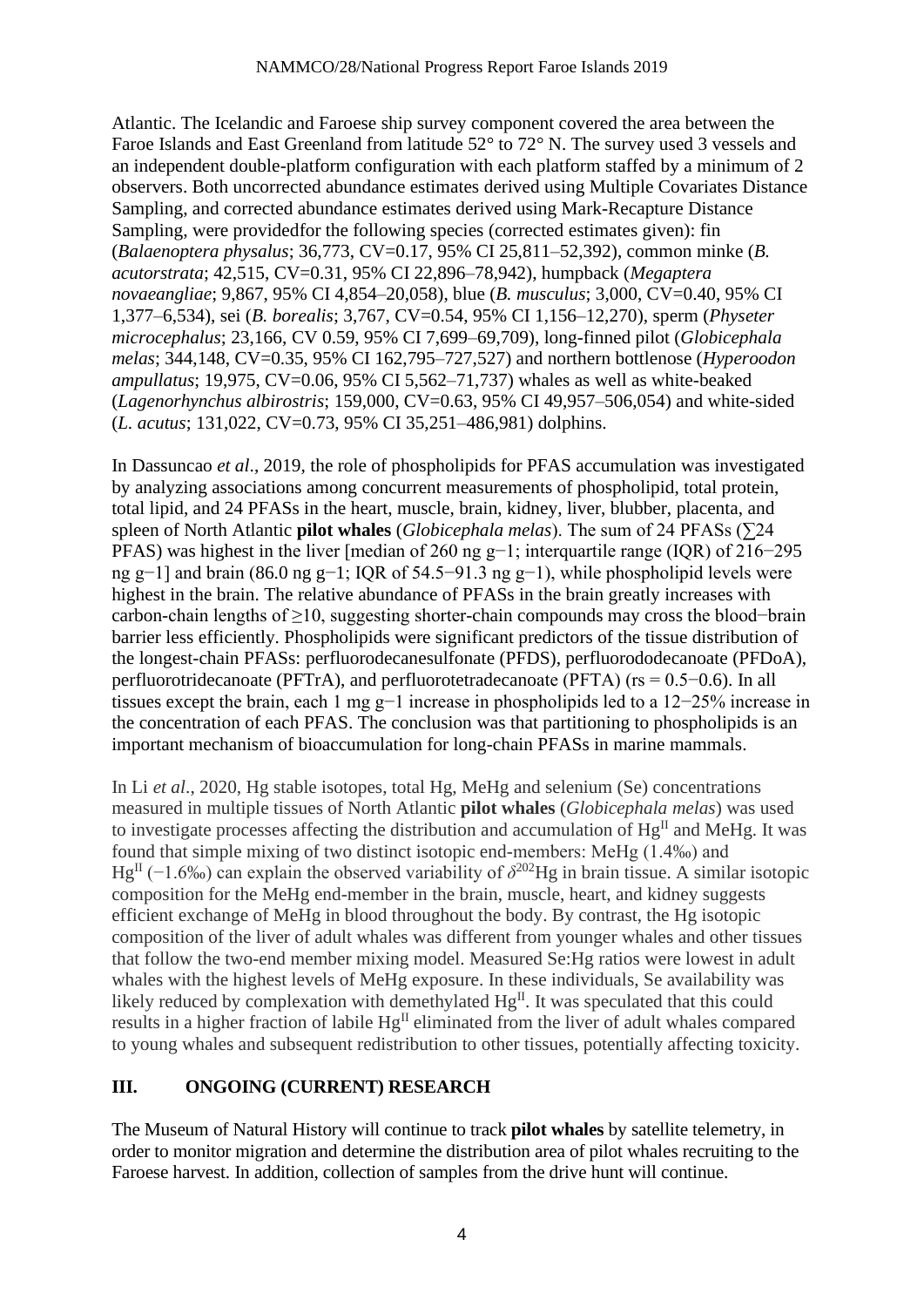The Museum of Natural History will continue the summer census for estimating the abundance of the **grey seal** population. In 2020, the plan is to expand the study to include camera traps and satellite tracking, in order to improve the accuracy of the estimate.

The Environment Agency will continue to sample **pilot whales** for pollution monitoring in 2020.

### **IV. ADVICE GIVEN AND MANAGEMENT MEASURES TAKEN**

In a new amendment, from 2018, to the legislation regulating fish farming activities in the islands, farmers are demanded to deliver statistics to the authorities, once a year, on monthly removals of grey seals, for each farming locality separately. This is based in a recommendation from NAMMCO, to collect statistics of the removals of grey seals around fish farms.

The Fisheries Inspection has followed the recommendations from NAMMCO, that Faroes should collect data on bycatch of marine mammals in the pelagic fisheries targeting mackerel, herring and blue whiting, and has performed opportunistic inspections of the fleet. For all fisheries, fishermen are mandated to deliver this information, both in the electronic and paper logbooks.

### **V. PUBLICATIONS AND DOCUMENTS**

- Andreasen, B., Hoydal, K., Mortensen, R., Erenbjerg S.V., and Dam, M. 2019. AMAP Faroe Islands 2013 – 2016: Heavy Metals and POPs Core Programme, Umhvørvisstovan, Argir, Faroe Islands,  $x + 103$  pp
- Dassuncao, C., Pickard, H., Pfohl, M., Tokranov, A. K., Li, M., Mikkelsen, B., Slitt, A. and Sunderland, E. M. 2019. Phospholipid Levels Predict the Tissue Distribution of Poly- and Perfluoroalkyl Substances in a Marine Mammal. *Environ. Sci. Technol. Lett.* 2019, *6,* 119-125. DOI: 10.1021/acs.estlett.9b00031
- Dietz, R., Letcher, R.J., Desforges, J.-P., Eulaers, I., Sonne, C., Wilson, S., Andersen-Ranberg, E., Basu, N., Barst, B.D., Bustnes, J.O., Bytingsvik, J., Ciesielski, T.M., Drevnick, P.E., Gabrielsen, G.W., Haarr, A., Hylland, K., Jenssen, B.M., Levin, M., McKinney, M.A., Nørregaard, R.D., Pedersen, K.E., Provencher, J., Styrishave, B., Tartu, S., Aars, J., Ackerman, J.T., Rosing-Asvid, A., Barrett, R., Bignert, A., Born, E.W., Branigan, M., Braune, B., Bryan, C.E., Dam, M., Eagles-Smith, C.A., Evans, M., Evans, T.J., Fisk, A.T., Gamberg, M., Gustavson, K., Hartman, C.A., Helander, B., Herzog, M.P., Hoekstra, P.F., Houde, M., Hoydal, K., Jackson, A.K., Kucklick, J., Lie, E., Loseto, L., Mallory, M.L., Miljeteig, C., Mosbech, A., Muir, D.C.G., Nielsen, S.T., Peacock, E., Pedro, S., Peterson, S.H., Polder, A., Rigét, F.F., Roach, P., Saunes, H., Sinding, M.-H.S., Skaare, J.U., Søndergaard, J., Stenson, G., Stern, G., Treu, G., Schuur, S.S., Víkingsson, G., 2019. Current state of knowledge on biological effects from contaminants on arctic wildlife and fish. *Science of the Total Environment*, 696, 133792. https://doi.org/10.1016/j.scitotenv.2019.133792
- Kärrman, A., Wang, T., Kallenborn, R., 2019. PFASs in the Nordic Environment. TemaNord 2019:515. Nordic Council of Ministers, Copenhagen, Denmark.